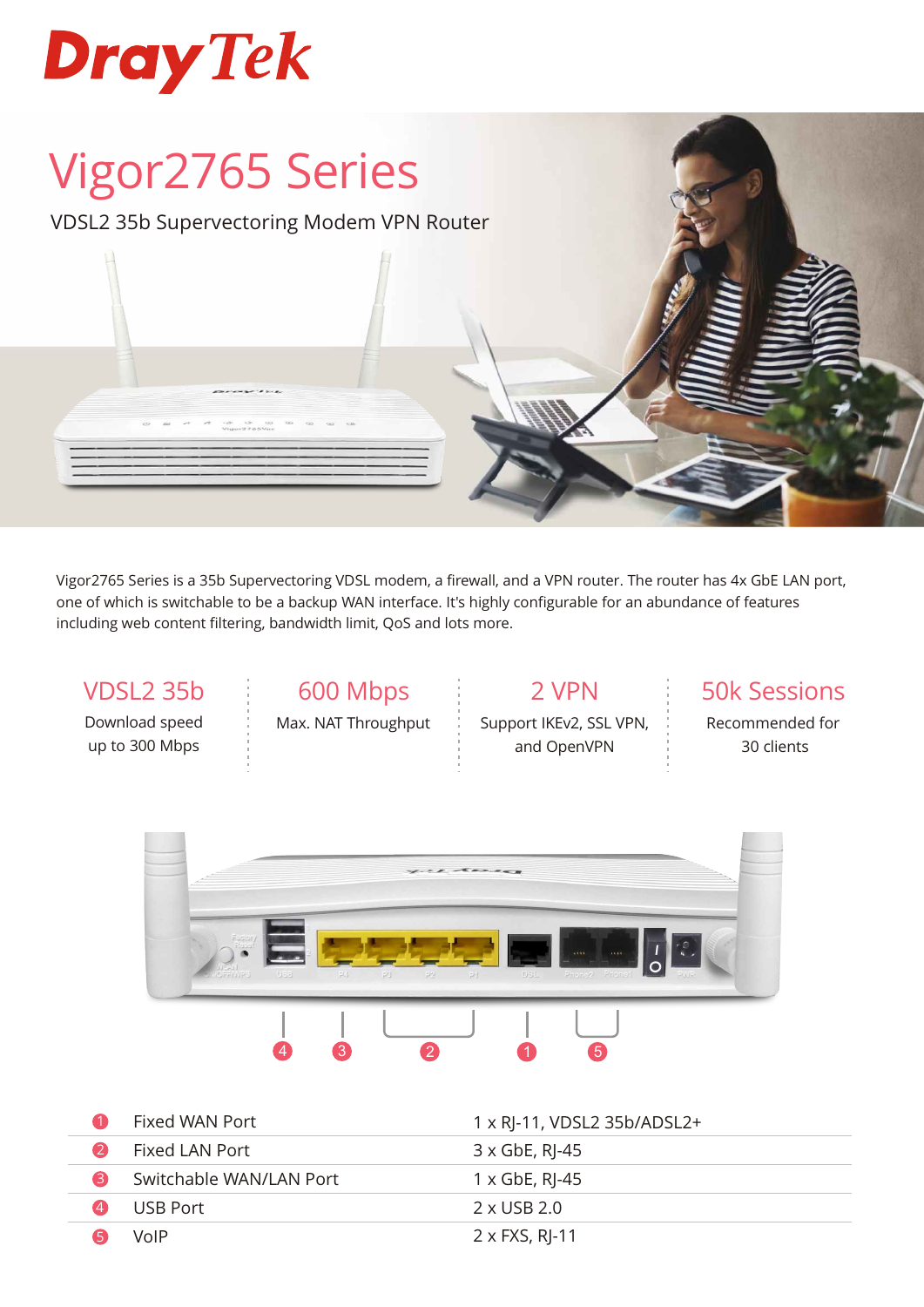## Key Features



## 35b Supervectoring Modem

Integrated VDSL modem with 35b Supervectoring compatibility and VDSL2/ ADSL2+ fallback.



### DrayDDNS

The free DDNS service for you to access the router by a fixed hostname of your choice.



## VPN (Virtual Private Network)

Build a secure and private tunnel from the LAN of Vigor2765 Series to the remote offices and teleworkers over the Internet.



## Firewall & Content Filter

Filter web pages by URL keyword or web category to block access to insecure or inappropriate contents.



## Bandwidth Management

Prevent one device using all the bandwidth by bandwidth limit policy, session limit policy, and QoS settings.



#### VoIP Friendly

Vigor2765 Series can do port forwarding and reserve bandwidth for VoIP traffic automatically, making VoIP setup effortless.



## Central AP Management

Use the Vigor2765 Series router as a wireless controller to maintain and monitor the VigorAPs



## Hotspot Web Portal

Market your business and communicate with the guests while offering hospitality Wi-Fi.

## Specification

#### Interface

| <b>Fixed WAN Port</b> | 1 x RI-11 for VDSL2 or ADSL2/2+      |
|-----------------------|--------------------------------------|
| <b>WAN/LAN</b>        | 1 x 10/100/1000Base-TX, RJ-45 (P4)   |
| Switchable Port       |                                      |
| Fixed LAN Port        | 3 x 10/100/1000Base-TX, RJ-45        |
| <b>USB Port</b>       | 2 x USB 2.0                          |
| 2.4G WLAN             | 802.11n 2x2 MIMO 400 Mbps (ac model) |
| 5G WLAN               | 802.11ac Wave 2 2x2 MU-MIMO 867 Mbps |
|                       | (ac model)                           |
| <b>FXS RI-11</b>      | 2 (Vac model)                        |
|                       |                                      |

#### Performance

| Max. Throughput on VDSL      | 300 Mbps                |
|------------------------------|-------------------------|
| NAT Throughput               | 600 Mbps                |
| <b>IPsec VPN Performance</b> | 200 Mbps (AES 256 bits) |
| <b>SSL VPN Performance</b>   | 80 Mbps                 |
| Max. Number of NAT Sessions  | 50,000                  |
| Max. Concurrent VPN Tunnels  |                         |

Notes :

The throughput figures are maximum, based on DrayTek internal testing with optimal conditions. The actual performance may vary depending on the different network conditions and applications activated.

#### VDSL/ADSL

| <b>VDSL Standards</b> | ITU-T G.993.1 (VDSL), G.997.1, G.993.2 (VDSL2) |
|-----------------------|------------------------------------------------|
| <b>VDSL2 Profile</b>  | 8a, 8b, 8c, 8d, 12a, 12b, 17a, 30a, 35b        |
|                       | (Supervectoring)                               |
| <b>VDSL Band Plan</b> | 997, 998                                       |
| <b>ADSL Standards</b> | ANSI T1.413, ITU-T G.992.1(G.dmt),             |
|                       | G.992.2 (G.lite)                               |
| ADSL2 Standards       | ITU-T G.992.3, G.992.3 Annex M/J               |
| ADSL2+ Standards      | ITU-T G.992.5, G.992.5 Annex M/J               |

#### Internet Connection

| IP <sub>V</sub> 4            | PPPOE, PPPOA, DHCP, Static IP, MPOA,<br>PPTP/I 2TP                |
|------------------------------|-------------------------------------------------------------------|
| IP <sub>V</sub> <sub>6</sub> | PPP, DHCPv6, Static IPv6, TSPC, AICCU,<br>6rd, 6in4 Static Tunnel |
| Multi-VLAN/PVC               |                                                                   |
| <b>WAN Failover</b>          |                                                                   |
| <b>Connection Detection</b>  | ARP, Ping                                                         |
| <b>WAN Data Budget</b>       |                                                                   |
| Dynamic DNS                  |                                                                   |
| <b>DrayDDNS</b>              |                                                                   |